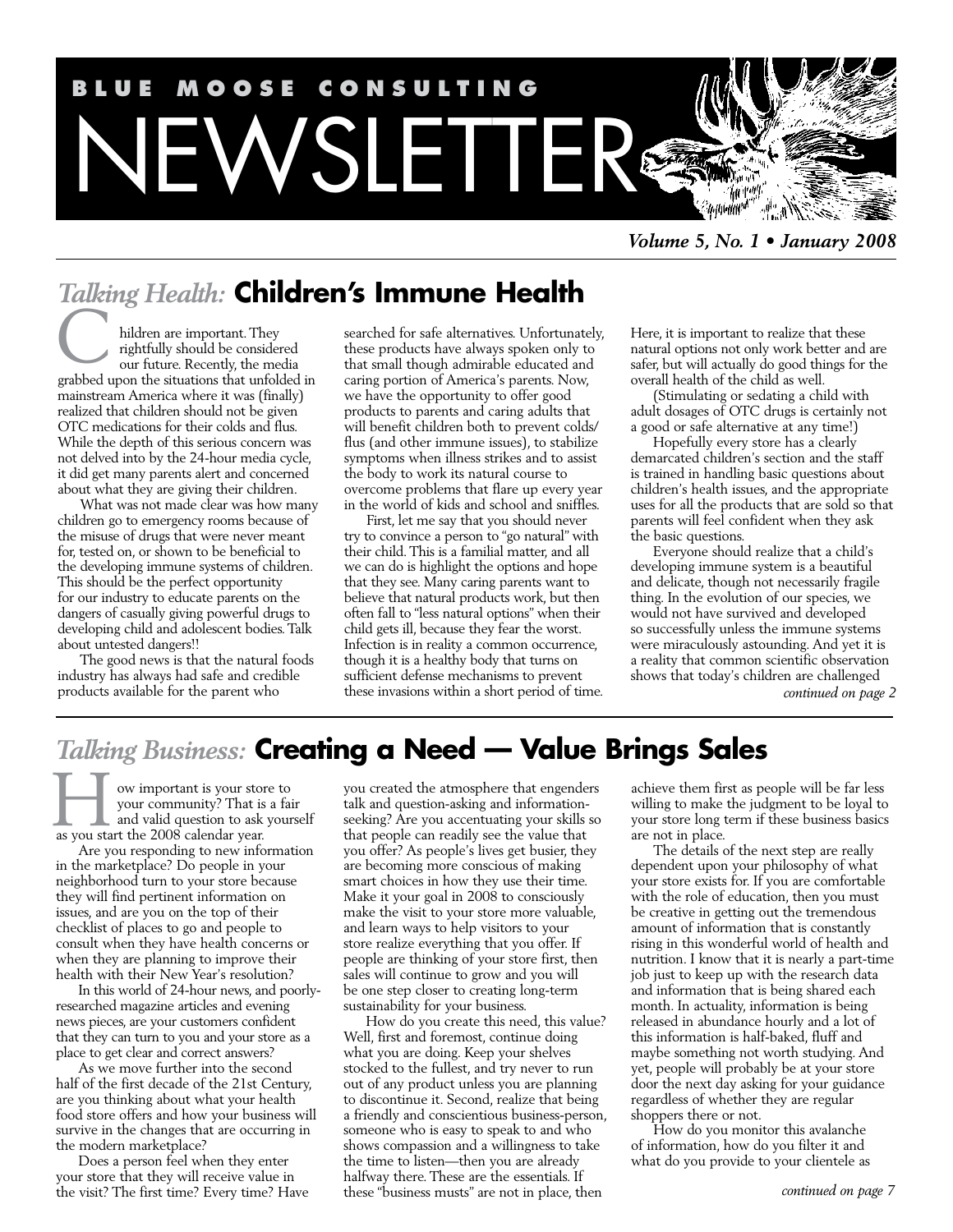## **Children's Immune Health**

*continued from page 1*

by insults to our environment (and their families' DNA) that are dramatically altering the natural evolutionary process, and that kids can use all the help that they can get!

So, after consciously controlling food choices, make sure that every child is getting a substantial and consistent dosage of EPA/ DHA as best found in quality fish oils. These Omega-3s are as close to a missing link in the puzzle of child brain development, nerve health and hormone balance. Essential and daily. **Nordic Naturals** offers the safest as well as best-tasting product you can offer your community. Nordic Naturals *Nordic Berries* are universally lauded as the industry's best children's multiple now as well. There is no world without children, so display Nordic products for infants, children and young adults in a prominent place, and parents will be shopping in your stores for a lifetime.

To discuss a developing immune system, we should also think holistically. A child's brain is critical to proper immune health, and so is the digestive system.

## **Trade Show List 2008**

#### **Expo West 2008**

Fri/Sat/Sun, March 14-16, 2008 Anaheim Convention Center Anaheim, CA

#### **Southwest Healthfest 2008**

Fri/Sun April 11-13, 2008 Palmer Event Center Austin, TX

#### **NPA Marketplace 2008**

Fri/Sat, July 18-19, 2008 Sands Convention Center Las Vegas, NV

#### **MAHO Natural Path to Health**

Fri/Sun September 19-21, 2008 Pheasant Run Resort St. Charles, IL

**Expo East 2008** Thu/Fri/Sat, Oct 16-18, 2008 Boston Convention Center Boston, MA

**NPA Northwest** Fri/Sun October 31-Nov 02 Washington Convention and Trade Center Seattle, WA

#### **SOHO Expo 2008**

Sat/Sun, Dec. 6-7, 2008 Walt Disney World Dolphin Resort Orlando, FL

**11th Annual Natural Products Day Lobby Day on Capitol Hill** April 08, 2008 Tuesday

 $\overline{\mathcal{L}}$  , and the set of the set of the set of the set of the set of the set of the set of the set of the set of the set of the set of the set of the set of the set of the set of the set of the set of the set of the s

**Himalaya USA** has one of the most unique all-herbal products on the market in their *MindCare, Jr.*® This product, which contains bacopa, ashwagandha, amalaki, triphala and gota kola, stands on the science of 76 published papers. A product loaded with safe dosages of classic nervines should be considered elemental for use beyond the classroom and for learning disabilities and be recognized as critical for the developing immune system.

When it comes to daily immune system support, Himalaya USA also has an internationally-known, Ayurvedically accredited herbal compound called *ImmunoCare Jr.*® that is backed by 121 published clinical papers. What is interesting is the effectiveness of using this product in preventing chronic Upper Respiratory Tract Infections (URTIs) in children as reported in a published study in 2004 involving 100 susceptible children ages 5-14 suffering from recurrent infection. The 4-week study showed significant improvement and "excellent overall compliance to the treatment" with symptomatic relief evident over two weeks. Other studies also investigate tonsillitis, ear infections, and even post-operative infections in children (2005). and studies included children in age ranges 1- 4 as well.

The evidence of the safety and efficacy of *ImmunoCare Jr.*® is profound, and yet we cannot make any claims for this product which is sold as a drug in many of the 77 countries of the world where Himalaya Herbal Healthcare is sold. Here in the U.S., we can only sell this product as a strong aid for a normally functioning immune system in adult and children.

One study, involving 5000 case studies even states that this product is considered

## **Endcap Ideas**

Because children are that important, stock your children's section with the best we can offer: What a selection!!

**Life Source Basics** Children's Chewable Beta Glucans 50 mg **Himalaya USA** ImmunoCare, Jr. **Himalaya USA** MindCare Jr. **Nordic Naturals** Children's DHA liquid 4 oz. **Nordic Naturals** Children's DHA liquid 8 oz. **Nordic Naturals** Children's DHA caps 90 softgels **Nordic Naturals** Children's DHA caps 180 softgels **Nordic Naturals** Omega 3, 6, 9 Jr. 90 softgels **Nordic Naturals** Omega 3, 6, 9 Jr. 4 oz. **Nordic Naturals** Nordic Berries chewable multiple 120 ct. **Newton Homeopathics** Asthma Rescue **Newton Homeopathics** Chicken Pox & Measles **Newton Homeopathics** Earache **Newton Homeopathics** Fever Aid **Newton Homeopathics** Sniffles **Newton Homeopathics** Tummy Upset **Herb Pharm** Children's Echinacea™ **Herb Pharm** Children's Winter Health Compound™ **Herb Pharm** Herbal Compound



effective, *"useful and safe… where the use of strong antibiotics is not needed or called for."*  Sounds perfect for the modern-day parent in America for use with their child. The product has been tested for the widest range of complaints, and contains safe low dosages of herbs such as guggul, guduchi and amalaki.

As the world of medical herbalism becomes more traditionally understood and appreciated, health food stores must become more mature in their ability to recommend age-old products that are new to the American market. To people who are hesitant about herbs from India or Asia, I say—get over it. One thing that is true is that one should be careful with herbs from these sources concerning quality and environmental contamination, which is another reason why Himalaya USA should be your primary choice for any herb derived from Southeast Asia.

If one is looking for herbs closer to home, the reputation of the children's herbals from **Herb Pharm** is already completely established. Quality herbs, manufactured well in intelligent formulas. Learn the applications of Herb Pharm's popular children's herbals and you have a ready-made medicine chest in convenient travel-size one ounce liquids.

Looking for one herb that has all the research to confirm it is safe for children? Never forget echinacea. Herb Pharm has the industry's best-selling echinacea with its *Echinacea Glycerite*

*continued on page 6*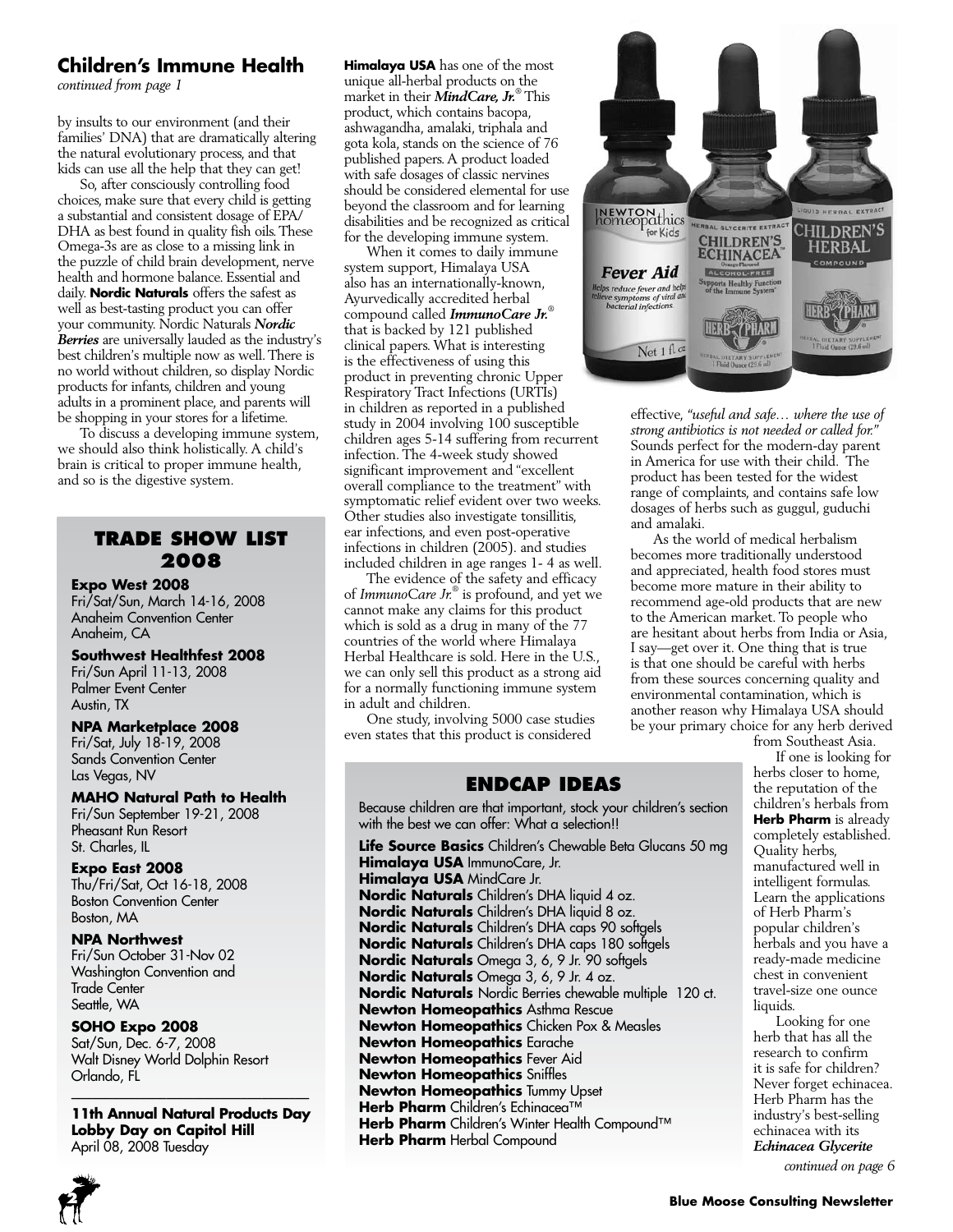

# **January Promotion 25% off**

Pharma Kava® Caps Valerian liquid extract & glycerite Skullcap liquid extract & glycerite

*purchased in units of 3 ea.*

*Jan 1st thru Jan 31st*

All of the herbs in these extracts are either Certified Organically Grown or Custom Wildcrafted $^{\prime\prime\prime}$  in their natural wild habitat!

*New Year, New Sales Freshen up your counter sales:* Make Herb Pharm *Breath Tonic* an essential

# NORDIC **NATURALS**

Pure and Great Tasting Omega Oils

# **Your source for pure and great tasting Omega fish oils from Norway.**

*Nordic Naturals raises the bar on purity and freshness*

Take advantage of the best education program in the industry.

Utilize the skills of National Educator, **Stuart Tomc**, through live trainings and recorded sessions. Get your staff trained, excite them with free product as rewards and see how they sell this essential product.

Make sure that you have the 2008 price list, to be notified of all the new products and the few price changes.

*New Year, New Sales* Nordic Naturals fish oils can be the two most profitable shelves in your store.

Not represented by BMC in NJ, SC and parts of PA Note that the Not represented by BMC in NC, SC, WV



# *Revolutionary NEW Product!* **Trimology™ Licorice Flavonoid Oil Vegetarian**

Bluebonnet's Trimology™ Licorice Flavonoid Oil Vegetarian Softgels — licorice flavonoid oil (LFO) standardized for polyphenols (30%) with glabridin (3%) for optimal fat metabolism. Bluebonnet's Trimology™ Licorice Flavonoid Oil Vegetarian Softgels is one of the industry's first nutrigenomic products on the market.

\$24.98/49.95 (#1000) 90 vegetarian softgels (K)

## New items:

858 Zeaxanthin 4 mg 30 \$6.48/12.95 859 Zaexanthin 4 mg 60 \$10.98/21.95

*New Year, New Sales* Reward Bluebonnet's Loyalty to the Industry and guarantee long-term sales

Not represented by BMC in NJ Not represented by BMC in NJ, SC

# NEWTON homeopathics

Always safe, always effective.

# **January monthly promotions 20% off min. 6/sku**

Edema Relief (NO65) Fatigue Fighter (NO50) New-Tonic (N106) Restless Leg (N080) Throat Miracle, Spray (N213)

> **Newton for Pets** Rheumatic Pain (P018)

**Nothing but Natural for Kids** Chicken Pox & Measles (F014)

*Liquid complexes contain organic, gluten-free alcohol and pellets are sucrose/lactose based.*

**Winter Display** *"Prepare Naturally for Cold and Flu Season"*

18 unit counter display contains the following 6 items: 3 of each Detoxifier (N001), Cold – Sinus (N003), Cough – Asthma (N002), Fever – Infection (N004), Flu (N005)



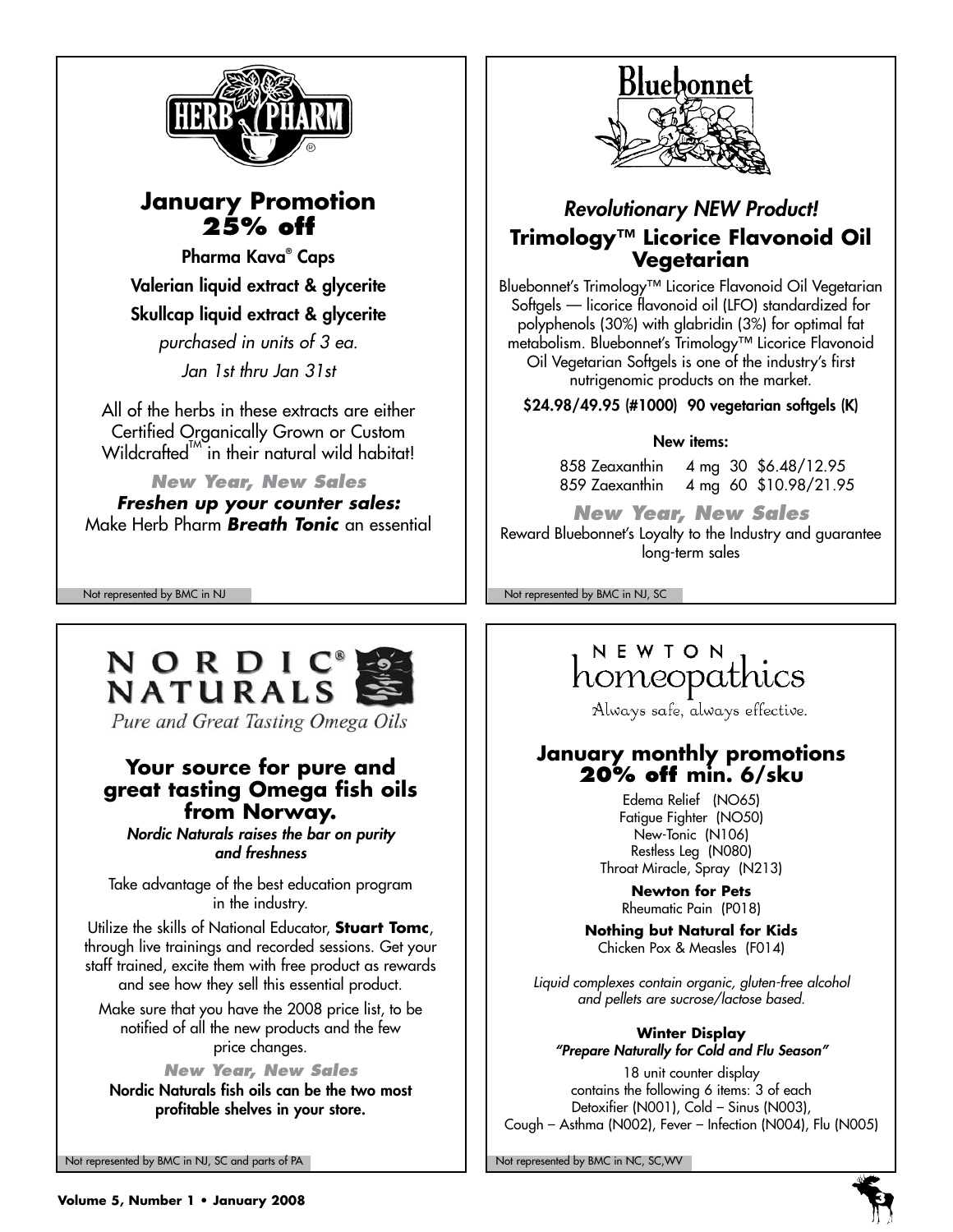

*The Essence of Well-Being®*

Offering the highest quality essential oils in a wide-range of body care products at a most affordable price.

# *New AromaLand Aromatherapy+*

Hand & Body Lotions Shower Gels Shampoos Bath Salts **Conditioners** 

*You can smell the quality difference*

*New Year, New Sales* If you want to bring in the highest quality essential oils, you will open up a whole new world of healing….and bring in a new set of discerning customers.



## **Silver is one of our most effective health tools**

*Trust Sovereign Silver for quality and effectiveness*

Natural-Immunogenics has a special responsibility... to bring its new generation of colloids [appropriately called "hydrosols"] to those who need it for their own health, as well as to those who attend upon the health of others.

Sovereign Silver represents the most significant breakthrough in colloidal technology in the last 90 years. It is an omnipotent resource in the defense of health, one with which to confront the ever increasing immune challenges threatening man, even the whole of mankind.

*New Year, New Sales* Learn the many uses of silver hydrosol from Sovereign Silver, as it can be used year-round.

Buy in quantity, recommend with confidence and make deeper profits.

Not represented by BMC in NC, SC, NJ, eastern PA



# *Customer Demand is there* **The Best Probiotic**

As the world's best-selling probiotics with the most research for safety and efficacy, Dr Ohhira's Probiotics 12+ sells itself. Plant-based vegetarian/vegan product. The TH-10 strain of Lactic Acid Bacteria [LAB] makes this product unlike anything else available.

30 vegetarian capsules

60 vegetarian capsules

Found in the very versatile Probiotic Kampuku Soap

*New Year, New Sales No single item will be more sought-after in 2008 than probiotics*



Ancient Sun Nutrition, Inc. *InnovativeWhole Food Nutrition Solutions*

# **The Best is Getting Better**

Ancient Sun is poised to introduce their truly new & improved Blue Manna very soon.

Ancient Sun continues to improve their products, and from harvesting to nutrient guarantees, Ancient Sun will become even better in 2008.

#### *Join the Green Revolution in 2008.*

Every store needs to carry blue-green algae, and Ancient Sun provides the best.

#### **Wild Bar**

Take a generous dose of blue green algae, raw cacao and raw, wild ingredients—and you have the besttasting, most nutrient dense nutritional food bar in the world.

*New Year, New Sales* Wild Bar sales are fantastic. Get into the raw bar market and find a whole new market.



#### **Amazonia Preciosa Hair Care with Preciosa Essential Oil**

Amazonia Preciosa essential oil has an allembracing, exotic and seductive scent that evokes the magical and vital power of the forest. An unforgettable scent that purifies the mind and stimulates the senses. Surya Henna is the first and only company to harness this very unique Preciosa essential oil!

*Amazonia Preciosa Hair Care Products* Shampoos • Conditioners • Hair Masks

**January Promotion: Amazonia Preciosa Hair Products 15% off** *Direct orders only*

*New Year, New Sales* Upgrade your henna and hair coloring lines with products that are

safe for the scalp Educate and see new customers for products they never bought in your store before



*Finest Quality Hair, Body and Skincare Accessories*

# **25% off All Body Brushes**

*Wanna encourage new health habits??*

# Body Brushes

Cleanse and revitalize

Daily brushing to exfoliate the skin helps to improve circulation, obtain healthy looking skin, and "wakes up your whole body." All brushes bristled into the wood or acrylic handle for extra long life. Hand finished oak or maple on all wood models. All brushes are for wet/dry use.

*Promotion: Jan 2 – Jan 31* 

*New Year, New Sales* Promote skin care with body tools, hair combs and brushes

Not represented by BMC in NC, NJ, PA

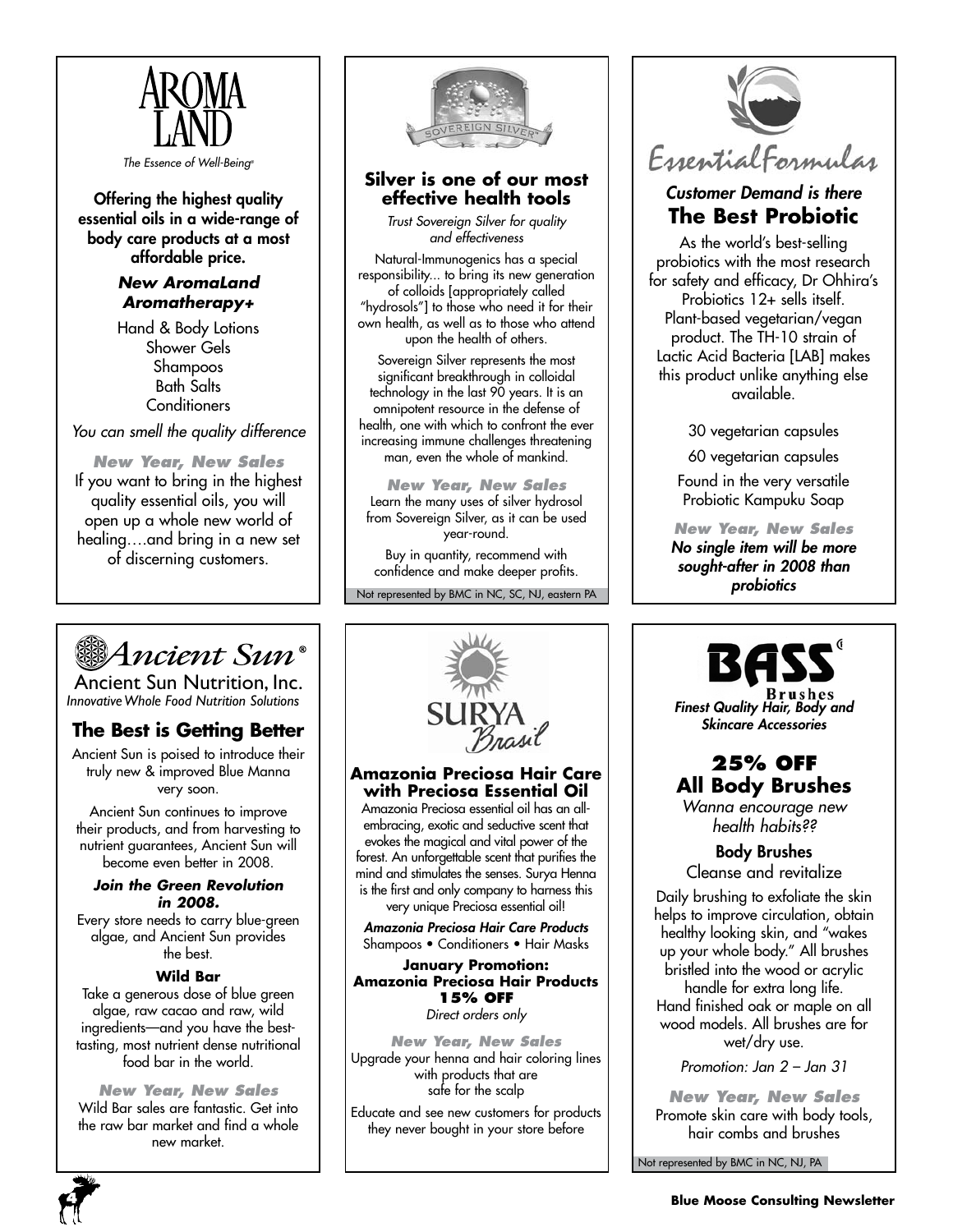

*January's promo* **Line Drive of all Himalaya Herbal Healthcare Formulations and Pure Herbs**

> **Buy 15** receive **7% OFF** Formulations **3% off** Pure Herbs

**Buy 25** receive **15% off** Formulations **5% off** Pure Herbs

**Buy 50** receive 25% OFF Formulations 10% OFF Pure Herbs

**Buy 100** receive **30% off** Formulations **17% off** Pure Herbs

**Buy 250** receive **32% off** Formulations 20% OFF Pure Herbs

**Buy 500** receive **35% off** Formulations 22% OFF Pure Herbs

*New Year, New Sales* Knowledge of the science of Ayurvedic herbs will be key to the growth of your herb sales

#### Not represented by BMC in PA, NJ



# Life Source Basics activates immune cells to more quickly identify and fight foreign challenges.

If you want to offer profound immune support, you must learn the benefits of this beta glucans manufacturer.

Staff trainings available, consumer samples and product literature can assist you to make this valuable product a best-seller in 2008.

*New Year, New Sales* Beta Glucans are nutritional supplements you have to learn about in 2008. Make a New Year's resolution and capitalize on selling the best of products for positive immune support.



**Health Education & Health Products** 

*Start the New Year off with a fantastic cleansing product!*

**Detox Plus Formula**

Detox Plus Formula is more effective than other Detox formulas because the Whole Leaf Aloe Vera Juice carries the herbal extracts deep into the tissues supporting and stimulating the release of waste residue throughout the lymph system and liver. This formula contains herbs made famous by the Essiac formula. It is important to detox the body at least once a year! Detox Plus taken daily promotes well being and stamina. Recommended with Fibermate by Aloe Life

to encourage more release of toxins. **January promo:**  *Detox Pints + Quarts* **24 items 10% mix & match** *Go Green in 2008* **Healthy & Slim Daily Greens 20% off**

January Promo: 24 items mix & match Tablets, box set packets & 10 oz powder

*New Year, New Sales* Expand your Green Foods section with Aloe Life Daily Greens Not represented by BMC in SC

# **MushroomScience®**

#### **Improvement on America's only Coriolus Mushroom**

The new Coriolus Super Strength VPS is now being sold. The new product is listed at 42% polysaccharide (as opposed to 40% in the original VPS). The new Super Strength product is 625 mg (as opposed to 600 in the old VPS), so consumers can continue taking the same number of capsules as before with a newer, stronger formula.

#### **Mushroom Science Coriolus Super Strength**

PSK/Japanese Formula Scientifically Proven to Support Immune Defense

Dehydrated Hot Water Extract 42% beta 1-4, 1-3, 1-6 glucan (protein-bound polysaccharide)

Latin *... Coriolus versicolor, Trametes versicolor* Japanese *... Kawaratake* Chinese *... Yun zhi* Common Name *... Turkey Tail*

*New Year, New Sales* Immune System needs will continue to focus on medicinal mushrooms

**HAMPSTEAD TEA** LONDON

> *Tea Time!!* Show good hospitality. Offer the best

Hampstead Tea – certified organic, certified fair-trade, biodynamically grown tea.

> Earl Grey Green teas Darjeeling White teas English Breakfast Oolong First Flush Biochai

herbal infusions loose tea, sachets, tins

*New Year, New Sales* Tea is a way of life, and tea-people seek quality. Become a tea shop

# **PERFECT®** ORGANICS

# **Stock up on Perfect Organics Shea Butter!**

*The best answer to dry, chapped skin!* 

# *January Promotion* **Order 24 ea. Perfect Organics Shea Butters 10% off**

(Mix & Match! Offer Includes Any Scent Combination)

*New Year, New Sales* **Lip & Cheek Shimmers** may be the best-selling display

in your cosmetic department

VEGAN

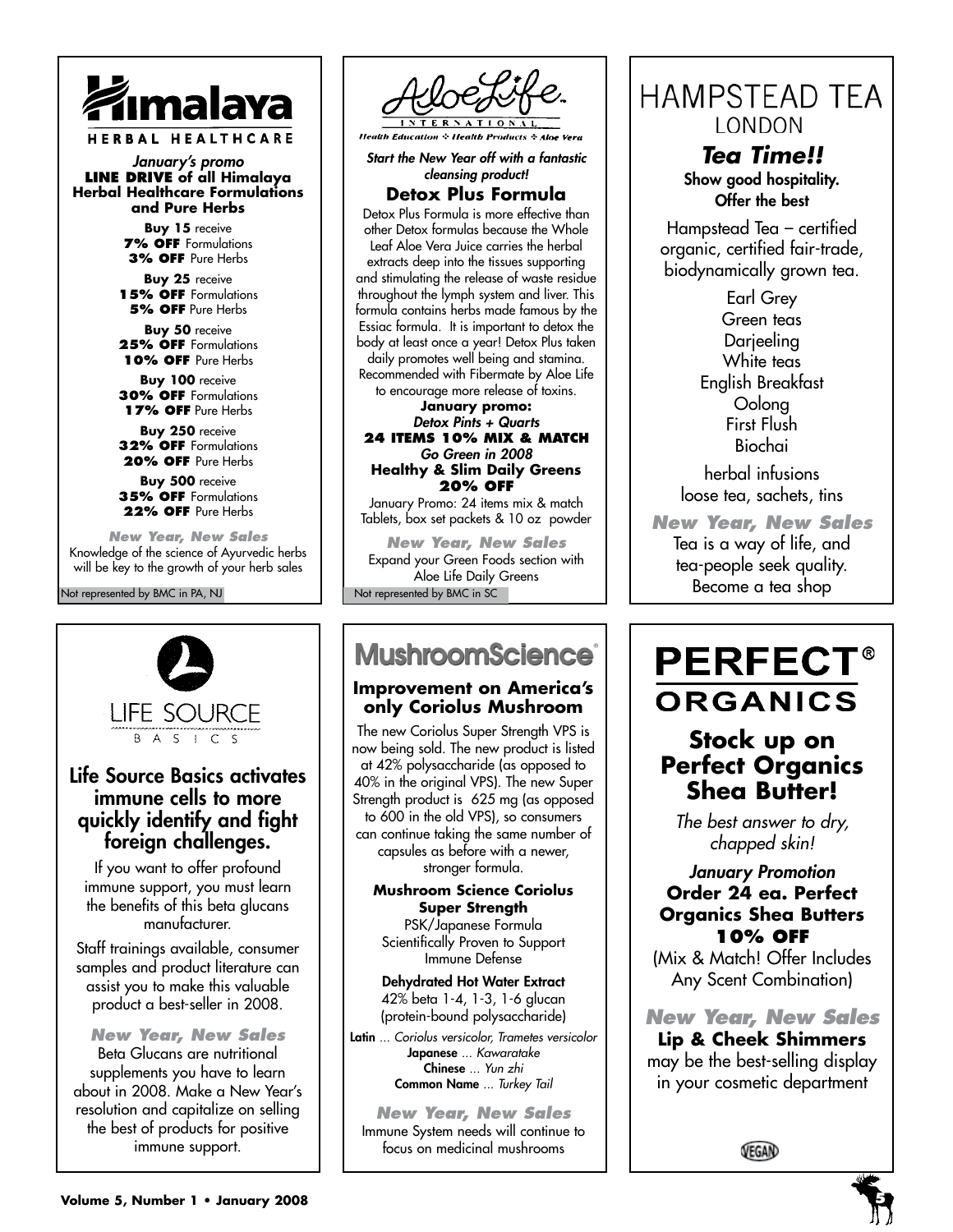# **Children's Immune Health**

*continued from page 2*

and *Children's Echinacea.*™ The former is an alcohol-free option, and the latter is perfectly made echinacea with orange essential oil added to make the medicine go down easier.

As important, but less known to too many herbalists, are the two childrenspecific formulas Ed Smith has created that can help any parent handle many of the maladies that arise yearly with all our little friends. An essential with limitless applications for the youngest children is the *Children's Herbal Compound.* The versatility of this product is evident by the smart selection of herbs: chamomile, lemon balm, catnip and fennel. From irritability to digestion and especially when illness arises, this formula is the best thing to have in your medicine cabinet.

*Children's Winter Health Compound*™ brings a safety and effectiveness that every parent should have faith in. This formula assists the immune and respiratory systems with a formula of echinacea, elderberry, meadowsweet, hyssop, ginger, horseradish, thyme and cinnamon. It tastes great, invigorates a child's own innate immune system, and benefits lungs, stomach and mucosal walls. Good stuff.

Strategies for prevention failed? Homeopathy is the safest thing that you

# **OLBAS**

#### *January Promotion* **Olbas Floor Displays 15% Off Regular Wholesale**

Original Assortment\* *reg. \$469.08....Sale priced \$398.72* 24 Inhalers; 12 Oil, 10cc; 12 Pastilles; 12 Pastilles; 12 Salve; 12 Cough Syrup; 12 Sport, 4 oz; 12 Herbal Bath 4 oz

**Fall/Winter Assortment\***  *reg. \$380.52...Sale Priced \$323.44* 24 Inhalers; 12 Oil, 10cc; 12 Pastilles; 12 Salve; 12 Cough Syrup; 4 Herbal Tea; 12 Herbal Bath

**Spring/Summer Assortment\***  *reg. \$483.48...Sale Priced \$410.96* 24 Inhalers; 24 Oil 10cc; 12 Salve; 12 Sport-4oz; 24 Herbal Bath 4oz

*\*\*FREE Olbas Lozenges Display with any Floor Display Order* Save Big Now...When Your Customers NEED Olbas!

*New Year, New Sales* Olbas now has two counter-ready throat lozenges. Be smart with your cash register area for added sales Not represented by BMC in PA, NJ

# **In the News**

# **Green Tea May Cut Prostate Cancer Risk**

TOKYO (AP) — Drinking several cups of green tea every day may help keep prostate cancer from spreading, according to a study funded by the Japanese government. A study of nearly 50,000 Japanese men aged 40-69 found that those who drank five or more cups of green tea a day reduced their risk of having progressive prostate cancer by half, compared with those who drank a cup or less, according to the Epidemiology and Prevention Division of the National Cancer Center in Tokyo.

The study, carried out between 1990 and 2004 and released December 19, was the first to suggest green tea can help keep prostate cancer from spreading, the center said. Catechin, a substance abundantly contained in green tea, may have inhibited cancerous cell growth or helped reduce testosterone, according to the research team.

Hampstead Tea Green Tea in sachet teabags, loose box and tins Hampstead Tea Mint Green Tea in sachet (25 teabags) Hampstead Tea Ginger Green Tea in sachet (25 teabags) Bluebonnet Green Tea 100 mg 60 softgels (#1373) 60% polyphenols Bluebonnet Green Tea 100 mg 120 softgels (#1374) 60% polyphenols *New Size!!*

#### can recommend. **Newton Homeopathics**

*Nothing but Natural for Kids* is available in liquid and pellets, and these products have the legal certainty of OTC drugs. More importantly to you as you offer choices to parents with their child under the weather, these products work. Asthma, chicken pox/ measles and fever are serious concerns. It is nice to know that there is something safe and effective that will not hurt the child's own immune system as it works.

*Take your raw, high energy, high enzyme formula everywhere you go with your shaker cup. Just shake with water and GO!* **January promo Free Shaker with any purchase of Canisters or Packets!** One pouch of JUVO Vegetarian Raw Food a day will change your health.

*New Year, New Sales* Customers are looking for USDA-certified Organic ingredients. Juvo is a green revolution!

Finally, my vote goes to beta glucans as the single most intriguing nutrient for immune system strength. This nutrient has suffered due to poor quality products on the market, but **Life Source Basics** beta glucan is standardized and purified, and is the real thing: a true immune system strengthener that should be taken by every child every day especially during the school year. Beta Glucans daily and the immune system will do the rest. ❂



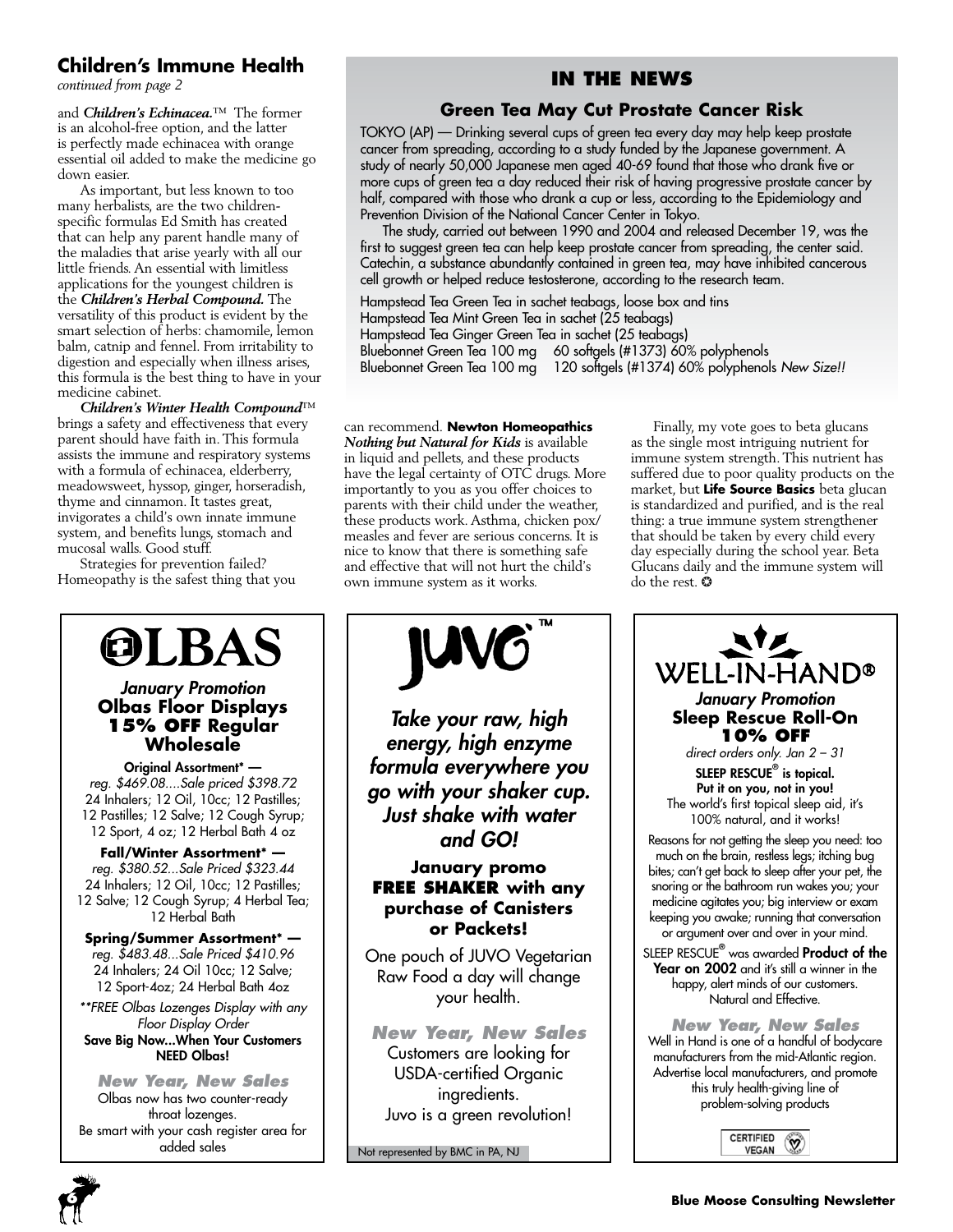### **Creating a Need**

credible and worthwhile? It is important that you stay active in the learning process. Personally, I feel that this is the single-most important reason I have stayed involved in this natural foods movement all these years: I am fascinated by all this health!

First, find information sources that you can trust and are credible. This is a great reason to invest in your commitment in both the national *Natural Products Association* and the regional local versions of these industry organizations. Subscribe to the great industry magazines and take the time to read them, or at least flip through them with focus. Second, depend upon the companies that you work with. Many of your manufacturers have plenty of consumer literature and product catalogues that they spend great amounts of time and money producing. Use them. Learn to turn to them and point to information knowingly. No single image will bring credibility to your knowledge and the veracity of the companies you sell than these basic referrals. Make sure that you always order whatever literature is available every time you place an order (but of course, never order so much that the clean-freak in your stores throws them out in a torrent because they are not neatly stacked in their precise place).

Which leads to the next point. If your store leads with the message of education and encouragement for the individual to take responsibility for their own health care, then highlight that message clearly in your store. So many stores that I service have more space than they are using, and most of them have given very little attention to the impression that their literature section creates. Actually, the majority don't even have a steady and clearly demarcated area for the consumer to find information.

Realize the value of books and don't look at them as an anathema. Buy smart, certainly, as a poor book choice will sit forever. But place books in an area of prominence, refer to and direct people to your books and they will sell and they will be constant sources of information. I note that stores that put value into books always have a learned customer base shopping there.

Make a research/reading/literature area. People want to learn. Give them their own

little starbucks area and invest some effort **continued from page 1**<br>continued from page 1 will gather, linger and buy. Find attractive, creative shelving space to display the wealth of information that is available to you. It is all free and meant to assist you: so use it.

Next, train your staff. We all know the challenge of training new people, but we all also instinctively know that if a customer asks a question and gets a confused answer or shoulder shrug then they will not be interested in asking that person (or your store) again. Many companies are offering education through many different formats now, and you would be wise to invest time and staff-payroll into organized and focused education if you want your store to be seen as "the place" to go for the smart answers and guidance.

Ultimately, people will come to your store for products. We are more providers than educators, healers or caretakers. Yet, you can have the best product and customers may choose to go elsewhere based upon presentation. Never forget, therefore, that you need the best product first—in stock and at a fair market value—and all the other details follow. I loved the challenge of having the perfect set in the stores I managed. I hope that this thrills you too. Always strive to have product that is current, that is reputable and that is the best for people's needs. Don't be tricked into putting price or discount over quality and the better results that follow. If you believe in the quality of the product you sell, and can communicate this truth with passion, you can sell to your clientele what they should be buying. This reality will always hold true: I am saddened when people tell me that they carry lesser products because their clientele demands lower prices—that is the root of defeatism! Likewise, choose to sell and promote products that are loyal to your industry: you are in the driver's seat as a buyer and a seller—and you should sell things that bring people back to your store. This is Business 101.

Many customers have to look for sales in this burdened economy that we are all suffering through. Realize that people will always turn toward a sale, all things being equal. So how do you make your sales "competitive" with your competition, with the internet and with the encroaching mass-market discounters. A sale that is just a different colored price-tag, or an archaic

# **"We Are health food people" Opening the Door to You**

For the past four years of producing the *BMC Newsletter*, we have concentrated on showing you the people who work with us on this industry. This issue, we think of you all: those people who do the front line work to get your local communities healthy.

As we mentioned in the last issue of the *BMC Newsletter*, we are asking people to let us know how we can better serve you. We are asking that you give your BMC rep permission to send emails to you on pertinent issues concerning our industry, and to let us send to you the one-page fax we create every month to keep you informed in a singlepage format of every item on sale from all our manufacturers that month.

This month's for you. January. A timely month to get organized. *continued on page 8*

### **Himalaya's LiverCare® best-selling drug in India**

"For sales index that's perpetually skewed towards cough syrups—often misused as a cheap substitute to alcoholand pain killers, it's poetic justice that the focus has come back sharply to where it all hurts the most—the liver. And that, too, the natural way.

For the first time, an Ayurvedic drug, Liv.52, has become the top selling drug in the country in value terms. Himalaya Healthcare's flagship liver tonic has registered the highest sales by value toppling traditional chemical based bestsellers of domestic and global Pharma majors, according to figures available for July 2007.

According to an Indian research firm's sales figures for July, as reported in *India Times* Liv.52 toppled traditional market leaders such as Pfizer,… Nicholas Piramal's…. and Novartis … to emerge as the topper. Ayurveda-based drugs are usually nowhere in the top Pharma index and Liv.52 is the lone representation in the country's top 30 drugs.

Himalaya's COO Philipe Haydon told Economic Times, "It is unheard of for an ayurveda drug to become the largest selling drug. We have been focusing on providing scientific datas of the product to doctors, which has helped Liv.52 leapfrog from 13th position a year-anda-half ago to the spot."

Source—*Economic Times* 12 September 2007

Livercare® is the US trade name for Liv.52

sign, is not gonna entice the modern buyer. If you have the time and wherewithal, make your own sales flyer. It is easy for everyone to make sales signs that speak to the customer. Add curious and interesting information. Take information from the headlines and use it to make smart endcaps. Make it so that people feel they are being educated about their health choices: go beyond stocking products and expecting them to read the labels.

Basically, make your store an education destination. Make your store the place where they can get clear and honest news. Take this goal and expand it so that your store is the "go-to" place for people who are interested in preventative health care, natural health and vitality, anti-aging and optimal health and nutrition.

If you focus on these goals, you can create a message that is obvious to the shopper who comes into your store. They will find that you are caring, that you